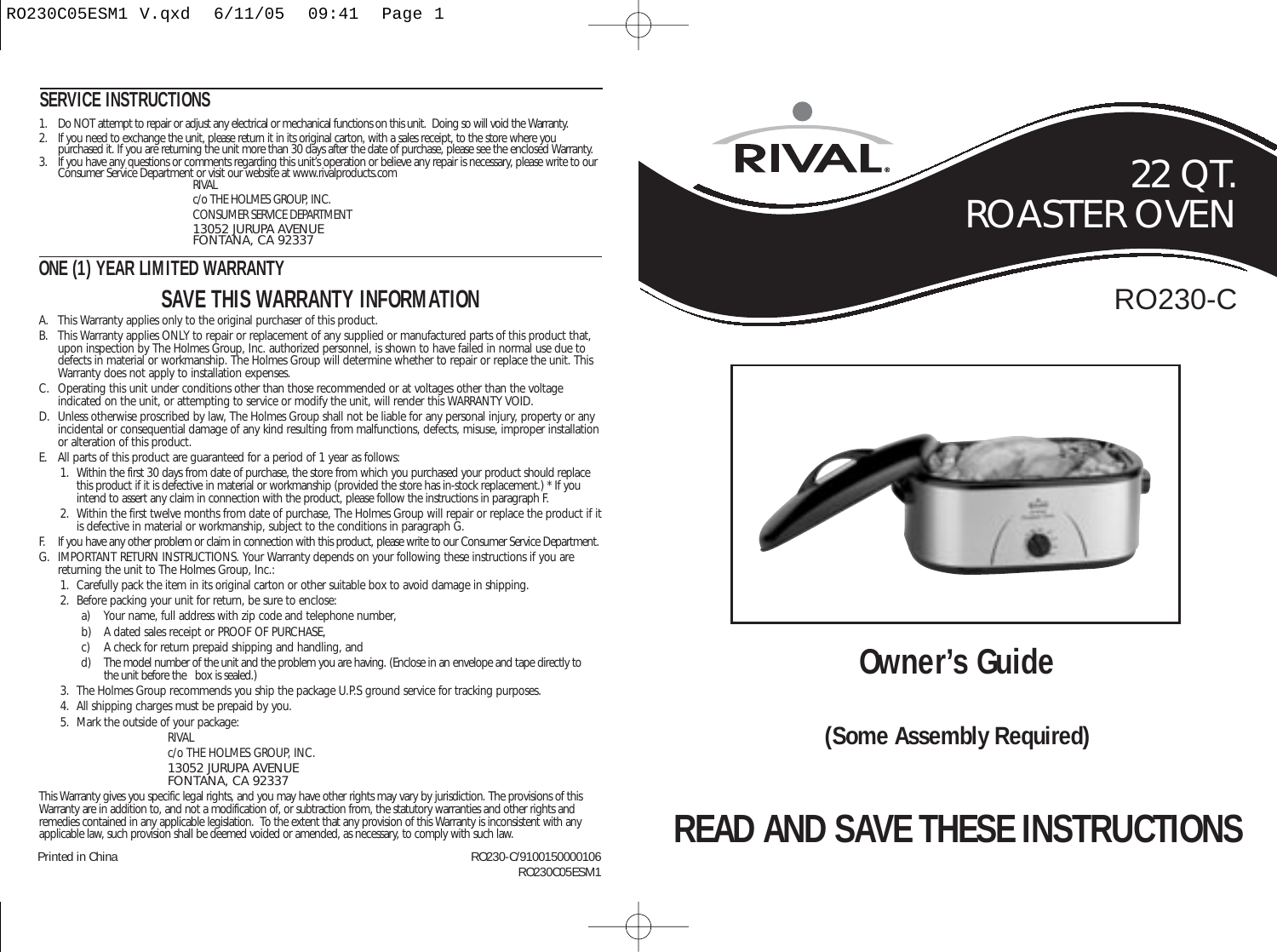# **IMPORTANT SAFEGUARDS FOR ROASTER OVEN**

**When using electrical appliances, basic safety precautions should always be followed, including the following:** 

- 1. Read all instructions before using.
- 2. Do not touch hot surfaces. Use handles or knobs.
- 3. To protect against electrical shock do not immerse roaster base, cord, or plug in water or other liquid.
- 4. Close supervision is necessary when any appliance is used by or near children.
- 5. Unplug from outlet when not in use and before cleaning. Allow to cool before putting on or taking off parts and before cleaning.
- 6. Do not operate roaster oven with a damaged cord or plug or after the appliance malfunctions, or has been damaged in any manner. Contact Rival's Consumer Service Department (see warranty) to return for examination, repair or adjustment.
- 7. The use of accessory attachments not recommended by Rival may cause injuries.
- 8. Do not use outdoors.
- 9. Do not let cord hang over edge of table or counter, or touch hot surfaces, including the stove.
- 10. Do not place on or near a hot gas or electric burner or in a heated oven.
- 11. Extreme caution must be used when moving an appliance containing hot oil or other hot liquids.
- 12. **CAUTION:** Steam escaping from under cover or food warming pans is hot and can cause burns.
- 13. Do not use appliance for other than its intended use.
- 14. Use oven mitts to remove the REMOVABLE ROASTING PAN from the roaster oven; or to remove a baking pan or cooked food from the REMOVABLE ROASTING PAN.
- 15. To disconnect, turn TEMPERATURE CONTROL to OFF, then remove plug from wall outlet.
- 16. Some countertop surfaces such as Corian® and other surfaces are not designed to withstand the prolonged heat generated by certain appliances. We recommend placing a hot plate or trivet under your Rival® product to prevent possible damage to the surface.

# **SAVE THESE INSTRUCTIONS**

These appliances are for **HOUSEHOLD USE ONLY.** No user-serviceable parts inside. Do not attempt to service these products. Do not immerse base in water or other liquid.

A short power supply cord is provided to reduce the hazards resulting from entanglement or tripping over a longer cord. **AN EXTENSION CORD MAY BE USED WITH CARE; HOWEVER, THE MARKED ELECTRICAL RATING SHOULD BE AT LEAST AS GREAT AS THE ELECTRICAL RATING OF THE ROASTER OVEN AND/OR CROCK-POT® SLOW COOKER.** The extension cord should not be allowed to drape over the counter or tabletop where it can be pulled on by children or tripped over.



# **POLARIZED PLUG**

These appliances have polarized plugs (one blade is wider than the other). To reduce the risk of electric shock, these plugs are intended to fit into a polarized outlet only one way. If the plug does not fit fully into the outlet, reverse the plug. If it still does not

fit, contact a qualified electrician.

Do not attempt to modify the plugs in any way. If the plugs fits loosely into the AC outlet or if the AC outlet feels warm do not use that outlet.

# **KNOW YOUR ROASTER OVEN**

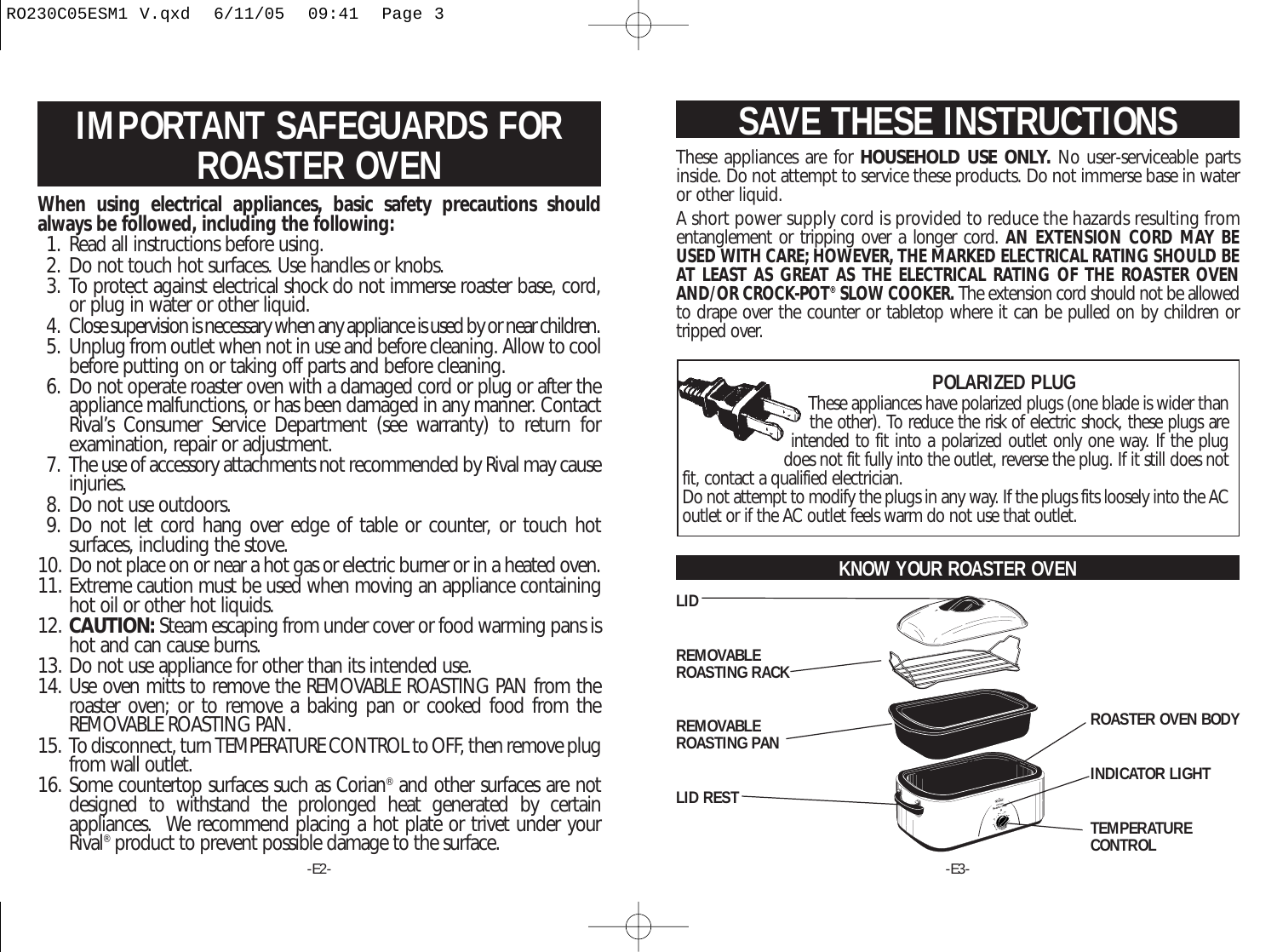#### **PREPARING YOUR ROASTER OVEN FOR USE**

- 1. Remove all packaging materials.
- 2. Wash the REMOVABLE ROASTING PAN, ROASTING RACK and LID in hot, soapy water using a sponge or wash cloth. Rinse thoroughly.
- 3. The outside of the ROASTER OVEN BODY may be cleaned with a soft cloth and warm soapy water. Wipe dry. Do not use abrasive cleaners. Do not immerse the ROASTER OVEN BODY in water.

**NOTE:** Due to manufacturing process, some smoke and odor may be noticed during the first use. This should disappear after the first heating of the roaster oven.

## **IMPORTANT POINTS**

- Always use the REMOVABLE ROASTING PAN in the roaster oven when cooking. **NOTE:** Never place food or liquid directly into the ROASTER OVEN BODY.
- Avoid the steam vents when removing or lifting the LID.
- Significant amounts of heat escape whenever the LID is removed; therefore the cooking time must be extended. Avoid frequent removal of the LID for checking cooking progress or stirring.
- To use the LID REST feature, hold the LID upright by the HANDLE and place the edge of the LID under the metal tabs just above either side HANDLE.
- Convenience foods can be baked in the roaster oven. Place container on ROASTING RACK. Follow package directions.
- Meats roasted in your Roaster Oven will be moist and tender. For additional browning, brush oil or butter over the meat before cooking.
- To create a darker roasted, crispier skin poultry, do not add liquids (with the exception of the basting butter or oil) until there are only 30 minutes left of cooking.

# **USING YOUR ROASTER OVEN**

- 1. Place the REMOVABLE ROASTING PAN into the ROASTER OVEN BODY.
- 2. Make sure that the TEMPERATURE CONTROL is in the OFF position, then plug cord into a 120 volt AC outlet.
- 3. Turn the roaster on by turning the TEMPERATURE CONTROL to the desired temperature.
- 4. Preheat for 15 to 20 minutes. (INDICATOR LIGHT will shut off when temperature is reached)
- 5. Place ROASTING RACK into the REMOVABLE ROASTING PAN, put food on the RACK, and place the LID on the roaster oven. **NOTE:** Some foods or recipes do not require the ROASTING RACK to be used.
- 6. When finished, turn the TEMPERATURE CONTROL to the OFF position and unplug roaster oven from outlet.
- 7. Remove LID and using oven mitts, remove the ROASTING RACK with food and serve.

#### **CLEANING YOUR ROASTER OVEN**

**NOTE:** Do not immerse the ROASTER OVEN BODY in water or other liquid. Do not put REMOVABLE ROASTING PAN in dishwasher.

- 1. Turn temperature control to the "OFF" position.
- 2. Unplug the roaster oven from outlet and allow unit to cool.
- 3. Allow the roaster oven to cool completely before cleaning.
- 4. Wash the REMOVABLE ROASTING PAN, LID and ROASTING RACK in hot soapy water – using a sponge or cloth. Rinse thoroughly in hot water, then towel dry.
- 5. Wipe the inside and outside of the ROASTER OVEN BODY with a damp cloth.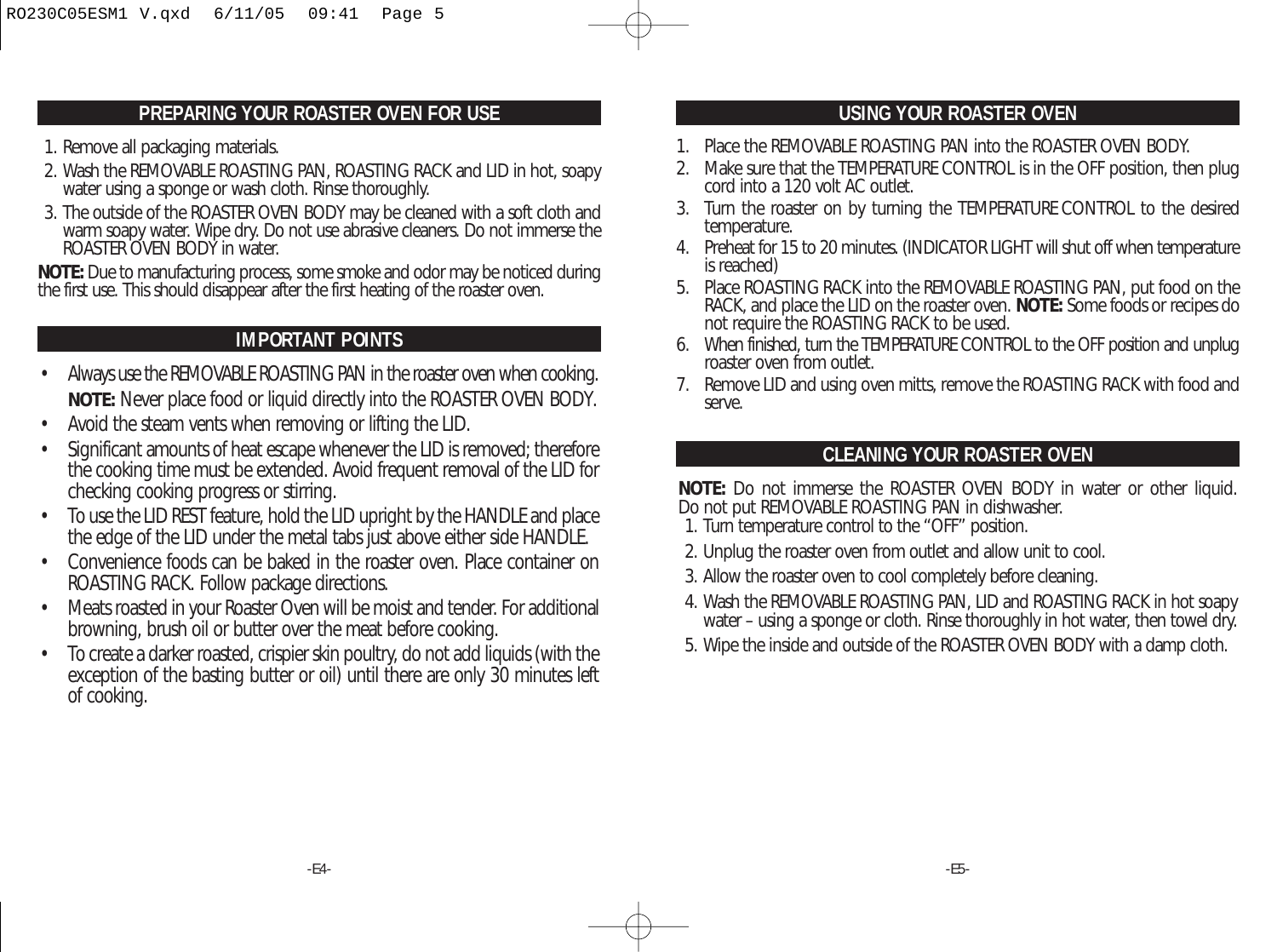## **COOKING GUIDE**

#### **DETERMINING MEAT DONENESS**

It is recommended that you use a meat thermometer to determine doneness when cooking meat and poultry. Insert the thermometer into the center of the thickest portion of the meat. Cook until temperature for desired doneness is reached.

| <b>MEAT</b>                                             | <b>RARE</b>   | <b>MEDIUM</b> | <b>WELL DONE</b>               |
|---------------------------------------------------------|---------------|---------------|--------------------------------|
| <b>BEEF</b>                                             | $140^\circ$ F | $160^\circ$ F | $170^\circ$ F                  |
| <b>PORK</b>                                             | $\star$       | $160^\circ$ F | $170^\circ$ F                  |
| LAMB                                                    | $140^\circ$ F | $160^\circ$ F | $170^\circ$ F                  |
| <b>SMOKED HAM</b><br>Cook before eating<br>Fully cooked | $\star$       |               | $160^\circ$ F<br>$140^\circ$ F |
| <b>POULTRY</b><br>Roasting Chicken<br><b>Turkey</b>     | $\star$       |               | $180^\circ$ F<br>$180^\circ$ F |

\*Rare pork, ham or poultry is not recommended.

## **ROASTING MEATS AND POULTRY**

Meats will cook more rapidly in the Roaster Oven than a conventional oven. Reducing temperature and increasing time will result in a browner, crispier crust. Times indicated below are approximate and should be used as a guideline only.

| <b>MEAT</b>                                                                                                                      | <b>WEIGHT (LBS.)</b>                                                            | <b>TEMP.</b>                                                                                    | MIN./LB.                                                             |
|----------------------------------------------------------------------------------------------------------------------------------|---------------------------------------------------------------------------------|-------------------------------------------------------------------------------------------------|----------------------------------------------------------------------|
| <b>BEEF ROASTS</b><br>Standing Rib<br>Sirloin Tip<br>Tenderloin<br>Pot Roast                                                     | $4 - 6$<br>$3 - 5$<br>$3\frac{1}{2} - 4$<br>$4 - 6$                             | 325°F<br>$350^\circ$ F<br>450°F<br>$300^\circ$ F                                                | 17 to 21<br>17 to 21<br>7 to 10<br>26 to 34                          |
| <b>Corned Beef</b>                                                                                                               | $3\frac{1}{2} - 4$                                                              | $300^\circ$ F                                                                                   | 15 to 17                                                             |
| LAMB<br>Leg<br>Shoulder, boneless                                                                                                | $5 - 8$<br>$3 - 4$                                                              | 350°F<br>350°F                                                                                  | 20 to 22<br>20 to 22                                                 |
| <b>PORK</b><br>Loin Roast<br><b>Rolled Shoulder</b><br>Chops<br>Country-Style Ribs                                               | $3 - 5$<br>$4 - 6$<br>$4 - 5$<br>$8 - 10$                                       | $350^\circ$ F<br>$350^\circ$ F<br>325°F<br>450° F to brown and<br>then decrease temp. to 250° F | 21 to 26<br>30 to 34<br>15 to 17<br>15 to 17                         |
| <b>SMOKED HAM</b><br>Bone-in, shank<br><b>Boneless</b><br>Fully cooked                                                           | $10 - 15$<br>$8 - 12$<br>$5 - 10$                                               | 325°F<br>325°F<br>325°F                                                                         | 17 to 21<br>15 to 17<br>13 to 24                                     |
| <b>VEAL</b><br>Loin<br>Shoulder                                                                                                  | $4 - 6$<br>$3 - 5$                                                              | 325°F<br>$325^\circ$ F                                                                          | 26 to 30<br>26 to 30                                                 |
| <b>POULTRY</b><br>Chicken, whole<br>Chicken, whole<br>Chicken, pieces<br>Turkey, prebasted<br>Turkey, prebasted<br>Turkey, fresh | $3\frac{1}{6} - 5$<br>$6 - 8$<br>$6 - 8$<br>$10 - 14$<br>$14 - 22$<br>$10 - 14$ | $350^\circ$ F<br>350°F<br>350°F<br>$375^\circ$ F<br>$375^\circ$ F<br>$350^\circ$ F              | 13 to 15<br>15 to 17<br>$7$ to 9<br>12 to 15<br>13 to 15<br>15 to 17 |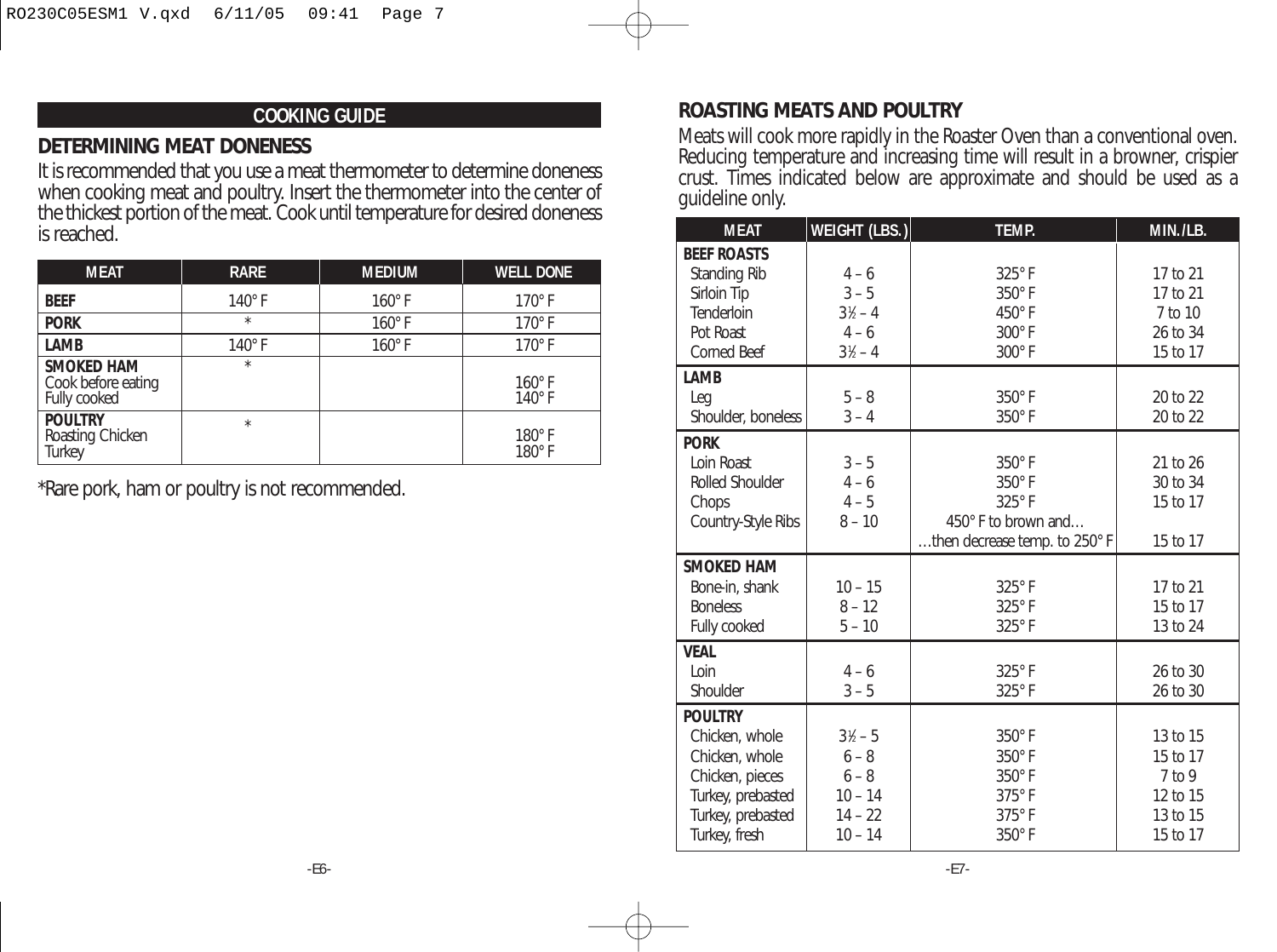#### **BAKING\***

- Baking pans should always be placed on the ROASTING RACK. Do not place pans on bottom of REMOVABLE ROASTING PAN...
- Metal pans are recommended for use in the roaster as they provide better heat transfer and browning.

| <b>FOOD</b>               | <b>TEMP. SETTING</b> | <b>BAKING TIME (MIN)</b> |
|---------------------------|----------------------|--------------------------|
| <b>MUFFINS</b>            | 425°F                | 15 to 20                 |
| <b>QUICK BREAD</b>        | $375^\circ$ F        | 65 to 75                 |
| <b>YEAST BREAD</b>        | $400^\circ$ F        | 40 to 45                 |
| <b>YEAST ROLLS</b>        | $400^\circ$ F        | 18 to 20                 |
| <b>COOKIES</b>            | $350^\circ$ F        | 11 to 13                 |
| <b>BROWNIES</b>           | $350^\circ$ F        | 25 to 30                 |
| <b>CUPCAKES</b>           | 350°F                | 25 to 30                 |
| <b>SHEET CAKE</b>         | 350°F                | 40 to 45                 |
| <b>POUND CAKE</b>         | 350°F                | 50 to 60                 |
| <b>BUNDT CAKE</b>         | 350°F                | 50 to 60                 |
| <b>CHEESECAKE</b>         | 325°F                | 50 to 60                 |
| <b>FRUIT PIF</b>          | 425°F                | 45 to 50                 |
| <b>CUSTARD PIE</b>        | 350°F                | 50 to 60                 |
| <b>PASTRY SHELL</b>       | 425°F                | 10 to 13                 |
| PIZZA (9-inch)            | 425°F                | 20 to 25                 |
| <b>BAKED POTATOES</b>     | 350° to 400° F       | 50 to 60                 |
| <b>SWEET POTATOES</b>     | 350° to 400° F       | 55 to 65                 |
| <b>SCALLOPED POTATOES</b> | 350°F                | 75 to 90                 |
| <b>WINTER SQUASH</b>      | $400^\circ$ F        | 45 to 60                 |
| <b>BAKED APPLES</b>       | 350°F                | 35 to 45                 |

\* Always preheat roaster prior to baking

# **RECIPES**

# **LEMON GARLIC ROAST CHICKEN**

| 4 to 5-lb. chicken      |  |
|-------------------------|--|
|                         |  |
| 3 cloves garlic, minced |  |
|                         |  |
| 1 teaspoon salt         |  |

2 tablespoons lemon juice ⁄2 teaspoon ground black pepper ⁄4 cup butter, softened

Rinse chicken in cold water. Combine remaining ingredients and rub over skin and between skin and meat of chicken. Place roasting rack in cooking pan. Place chicken on roasting rack and cover. Bake at 350°F for 11 ⁄2 hours or until chicken is done.

## **BAKED POTATOES**

8 to 12 baking potatoes

Wash potatoes and pierce with a fork. Place rack in the pan. Stack potatoes on roasting rack, making sure that they don't touch the sides of cooking pan. Cover and bake at 400°F for 1 to 11 ⁄2 hours.

## **POT LUCK BEEF STEW**

| 8 - Ibs. beef stew meat          |  |
|----------------------------------|--|
| 2 cups dry bread crumbs          |  |
| 2 teaspoons salt                 |  |
| 1/2 teaspoon pepper              |  |
| 4 large onions, cut into eighths |  |
| 4 pounds baby carrots            |  |
| 7 stalks celery                  |  |

15 potatoes, peeled and cubed 2 tablespoons basil 2 cups quick-cooking tapioca 8 cans (4 ounces) sliced mushrooms, undrained 4 large onions, cut into eighths 15 cans (101 ⁄2-oz. each) condensed tomato soup 8 cups beef broth

Toss stew meat with bread crumbs, salt and pepper. Place beef in pan and add remaining ingredients; stir well. Cover and roast at 250° F. for 4 to 5 hours or until meat and vegetables are tender.

## **CHILI FOR A CROWD**

| 3 pounds dry pinto beans, soaked and drained | 5 cloves garlic, minced                      |
|----------------------------------------------|----------------------------------------------|
| 1 can (28-oz.) diced tomatoes                | 2 jalapeno peppers, finely chopped           |
| 10 pounds ground chuck, browned and drained  | 3 tablespoons cumin                          |
| 12 cups water                                | <sup>3</sup> ⁄4 cup chili powder             |
| 2 onions, chopped                            | 3 cups tomato juice                          |
| 2 green peppers, chopped                     | 3 cans (101/2-oz. each) tomatoes and chilies |
|                                              |                                              |

Preheat roaster to 350° F. Combine first 8 ingredients in roaster. Cover, cook for 2½ hours. Add remaining ingredients. Cover and cook an additional 30 minutes to 1 hour.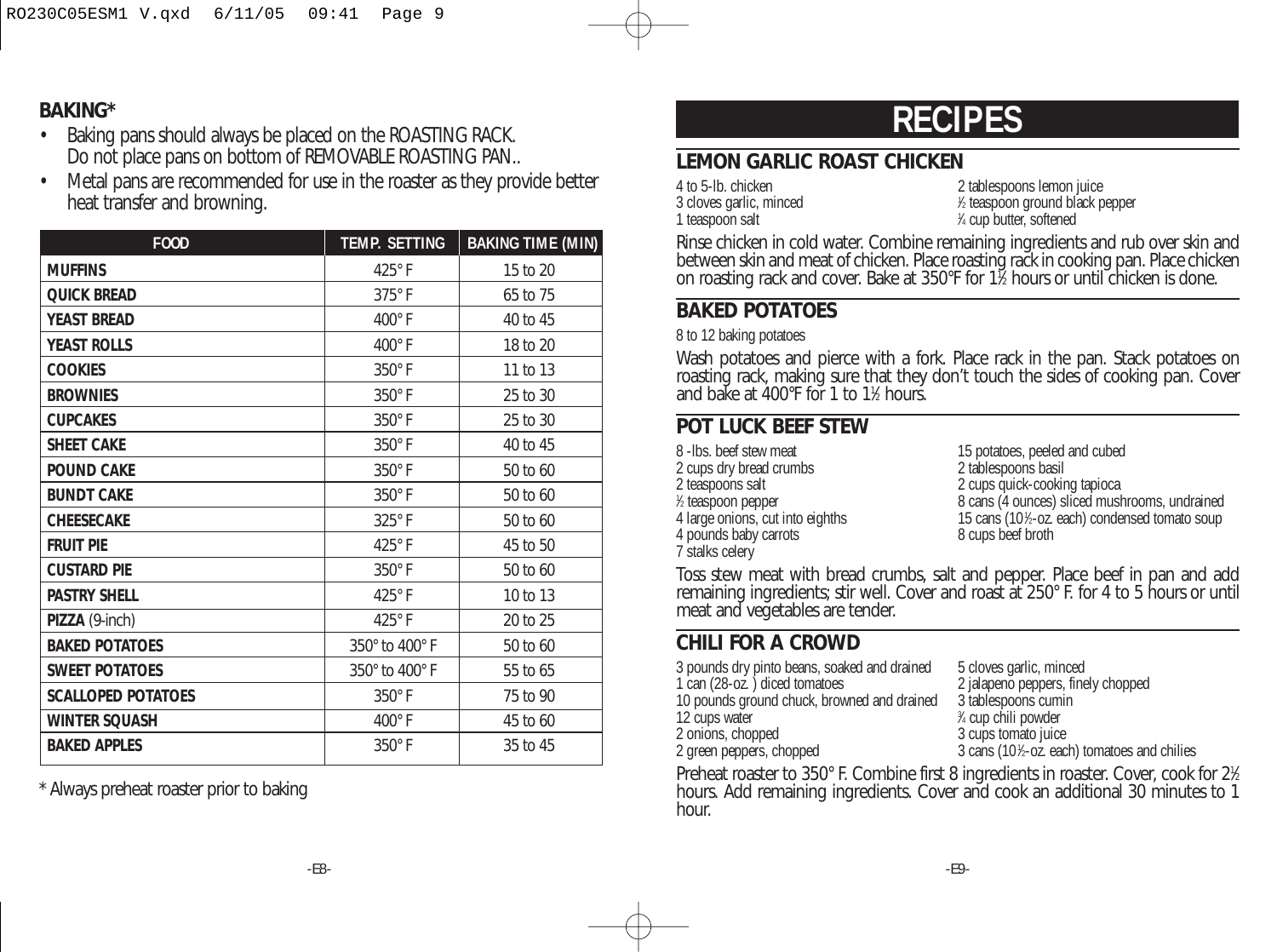# **RECIPES**

### **MEATBALLS**

5 pounds ground beef 1 cup Italian seasoned fine, dry bread crumbs <sup>1</sup> ⁄2 teaspoons salt ⁄2 teaspoon pepper

5 eggs

Preheat roaster with pan in place to 425° F. Combine all ingredients. Form into 1 inch balls. Place meatballs in pan. Cover; Bake 30 to 45 minutes or until done. Stir occasionally to brown on all sides. Makes approximately 75 meatballs.

#### **PEPPER CRUSTED BRAISED SHORT RIBS**

6 - 9 pounds beef short ribs 15 cloves garlic, minced 1 ⁄4 cup freshly cracked black pepper 5 (141 2 teaspoons salt 1 cup red wine, optional

 $5(14\text{%}-oz.)$  cans beef broth

Preheat roaster to 450° F. Rub ribs on all sides with pepper and garlic. Sprinkle with salt. Place ribs in cooking pan and cover. Cook 15-30 minutes, turning to brown on all sides. Pour broth over ribs. Cover, reduce heat to 300° F and cook until tender,  $2$  to  $2\%$  hours.

# **PORK ROAST**

4 - 5 lb. pork loin roast <sup>1</sup> 4 cloves garlic, minced 1 teaspoon salt

⁄2 teaspoon pepper ⁄2 cup Italian dressing ⁄4 cup Worcestershire sauce

Preheat roaster to 350° F. Place roast on rack. Press minced garlic into surface of the roast. Place rack in roaster. Combine dressing and Worcestershire sauce. Brush roast with marinade. Cover; cook for 2 to 2 <sup>1</sup> ⁄2 hours or until done.

# **SPAGHETTI SAUCE**

1 can (48-oz.) tomato juice 4 cans (28-oz.) diced tomatoes <sup>1</sup> 2 cans (12-oz.) tomato paste 12 tablespoons pars<br>
2 tablespoons Worcestershire sauce 1 tablespoon thyme 2 tablespoons Worcestershire sauce<br>6 cups water 5 cloves garlic, minced

⁄3 cup basil leaves ⁄4 cup oregano leaves 1<sup>1</sup>⁄<sub>2</sub> tablespoons parsley 1 tablespoon salt<br>1 teaspoon pepper

Turn roaster to 350° F. Add all ingredients to an oven safe dish, stirring well to combine. Cover, cook 3 to 4 hours until thick, adding meatballs during last 1 to 11 ⁄2 hours. Stir occasionally.

# **RECIPES**

### **SPICY BEEF ROAST**

2 (2 $%$  to 3-lb.) beef tip or rump roast  $1$  $2 - 3$  tablespoons cracked black peppercorns 4 cloves garlic, minced 3 tablespoons balsamic vinegar

% cup soy sauce<br>2 tablespoons Worcestershire sauce ⁄2 teaspoons dry mustard ⁄2 teaspoon salt

Preheat roaster to 350° F. Make several slits in top of roasts. Place roasts on rack. Set rack in roaster. Combine vinegar, soy sauce, Worcestershire sauce and mustard. Brush marinade over roasts. Combine cracked pepper and garlic. Rub over meat. Sprinkle with salt. Cover; roast 20 to 25 minutes per pound or until roast reaches desired doneness.

## **BAKED BEANS**

2 cans (7-lbs. each) pork and beans 1 1 % cup molasses 1<sup>1</sup>/<sub>4</sub> cup ketchup 3 ⁄4 cup prepared barbecue sauce

⁄2 cup Worcestershire sauce 2 tablespoons dry mustard powder 1 pound bacon, cooked until just crisp and cut up

Combine all ingredients in an oven safe dish and place in roaster pan. Cover and cook at 300° F for 2 hours or until heated through. Stir occasionally.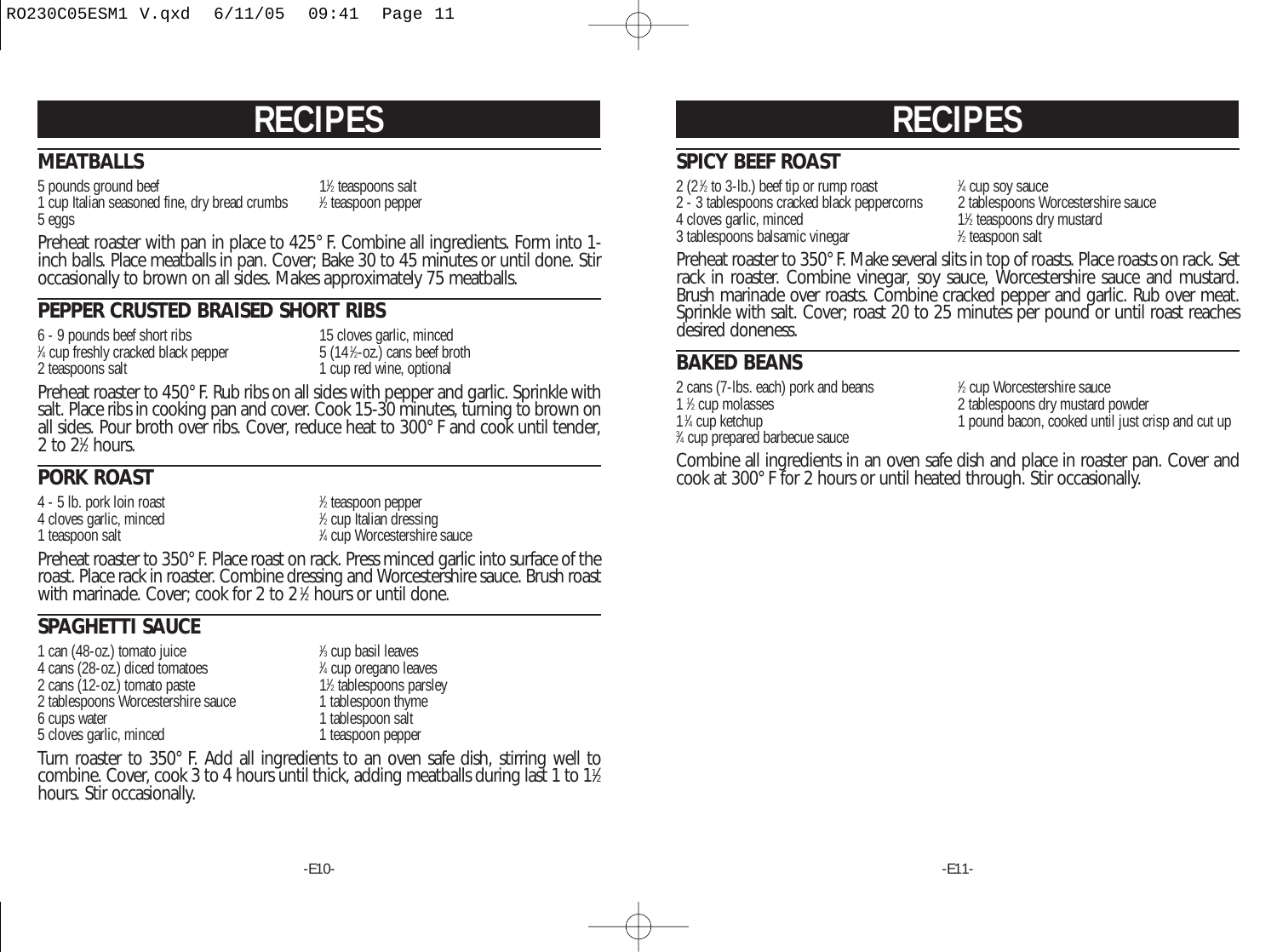## **INSTRUCCIONES DE REPARACIÓN**

- 1. NO intente reparar o ajustar ninguna función eléctrica o mecánica de esta unidad. El hacerlo invalidará la garantía.
- 2. Si necesita cambiar la unidad, devuélvala en su caja original, con el recibo de compra, al negocio donde la haya comprado.
- Si devuelve la unidad más de 30 días después de la fecha de compra, vea la garantia adjunta.<br>3. , Si tiene algún comentario o pregunta acerca del funcionamiento de la unidad, o cree que debe ser reparada, escriba a<br>unes
- RIVAL

c/o THE HOLMES GROUP, INC. CONSUMER SERVICE DEPARTMENT 13052 JURUPA AVENUE FONTANA, CA 92337

# **GARANTÍA LIMITADA DE UN (1) AÑO**

# **CONSERVE ESTA INFORMACIÓN DE GARANTÍA**

- A. Esta garantía es válida solamente para el comprador original de este producto.
- B. Esta garantía cubre UNICAMENTE la reparación o reemplazo de cualquier parte provista o fabricada de este<br>su utilización normal debido a defectos de material o mano de obra. The Holmes Group, Inc. presente fallas en<br>será
- C. El operar esta unidad bajo condiciones distintas a las recomendadas o con voltajes distintos a los indicados en la unidad, o cualquier intento de reparación o modificación de la unidad, ANULARÁ LA GARANTÍA.
- D. A menos que la ley indíque lo contrario, The Holmes Group no será responsable por ningún daño personal,<br>material o cualquier daño incidental o indirecto de ningún tipo como resultado del mal funcionamiento, defecto,<br>us
- E. Todas las partes de este producto están garantizadas por 1 año como sigue:
	- 1. Dentro de los 30 días a partir de la fecha de compra, el negocio donde ha comprado este producto lo reemplazará en caso de presentar defectos de materiales o mano de obra (siempre que el negocio cuente con unidades disponibles). \* Si planea efectuar un reclamo con relación a este producto, siga las instrucciones del punto F.
	- 2. Dentro de los doce meses a partir de la fecha de compra, The Holmes Group reparará o reemplazará el producto en caso de presentar defectos de materiales o mano de obra, sujeto a las condiciones del punto G.
- F. Si tiene cualquier otro problema o reclamo con relación a este producto, por favor escriba a nuestro Departamento de Servicio al Consumidor.
- G. INSTRUCCIONES IMPORTANTES DE DEVOLUCIÓN. Su garantía depende de como siga estas instrucciones al retornar la unidad a The Holmes Group, Inc.:
	- 1. Empaque cuidadosamente el producto en su caja original u otra caja adecuada para evitar que se dañe durante el envío.
	- 2. Antes de empacar su unidad para devolverla, asegúrese de incluir:
		- a) Su nombre, dirección completa con código postal y número de teléfono,
		- b) Un recibo de compra fechado o COMPROBANTE DE COMPRA,<br>c) Un cheque para los gastos de envío, y
		- c) Un cheque para los gastos de envío, y<br>d) Fl número de modelo de la unidad y el pr
		- d) El número de modelo de la unidad y el problema que tiene. (Póngalo en un sobre y péguelo a la unidad antes de cerrar la caja)
	- 3. The Holmes Group le recomienda enviar la unidad por medio del servicio terrestre de U.P.S. para poder rastrearlo.
	- 4. Usted debe pagar todos los gastos de envío por adelantado.
	- 5. Escriba lo siguiente en la parte de afuera del paquete:

RIVAL

c/o THE HOLMES GROUP, INC. 13052 JURUPA AVENUE FONTANA, CA 92337

Esta garantía le otorga derechos legales específicos, y usted puede también tener otros derechos los que varían en cada<br>jurisdicción. Todo lo estipulado en esta garantía se adiciona, sin modificar o sustituir, las garantía inconsistente con cualquier ley correspondiente, dicha estipulación será considerada anulada o modificada, de ser necesario, para cumplir con dicha ley.

Impreso en China RO230-C/9100150000106 RO230C05ESM1





# **Manual del Propietario**

**(Requiere Armado)**

# **LEA Y CONSERVE ESTAS INSTRUCCIONES**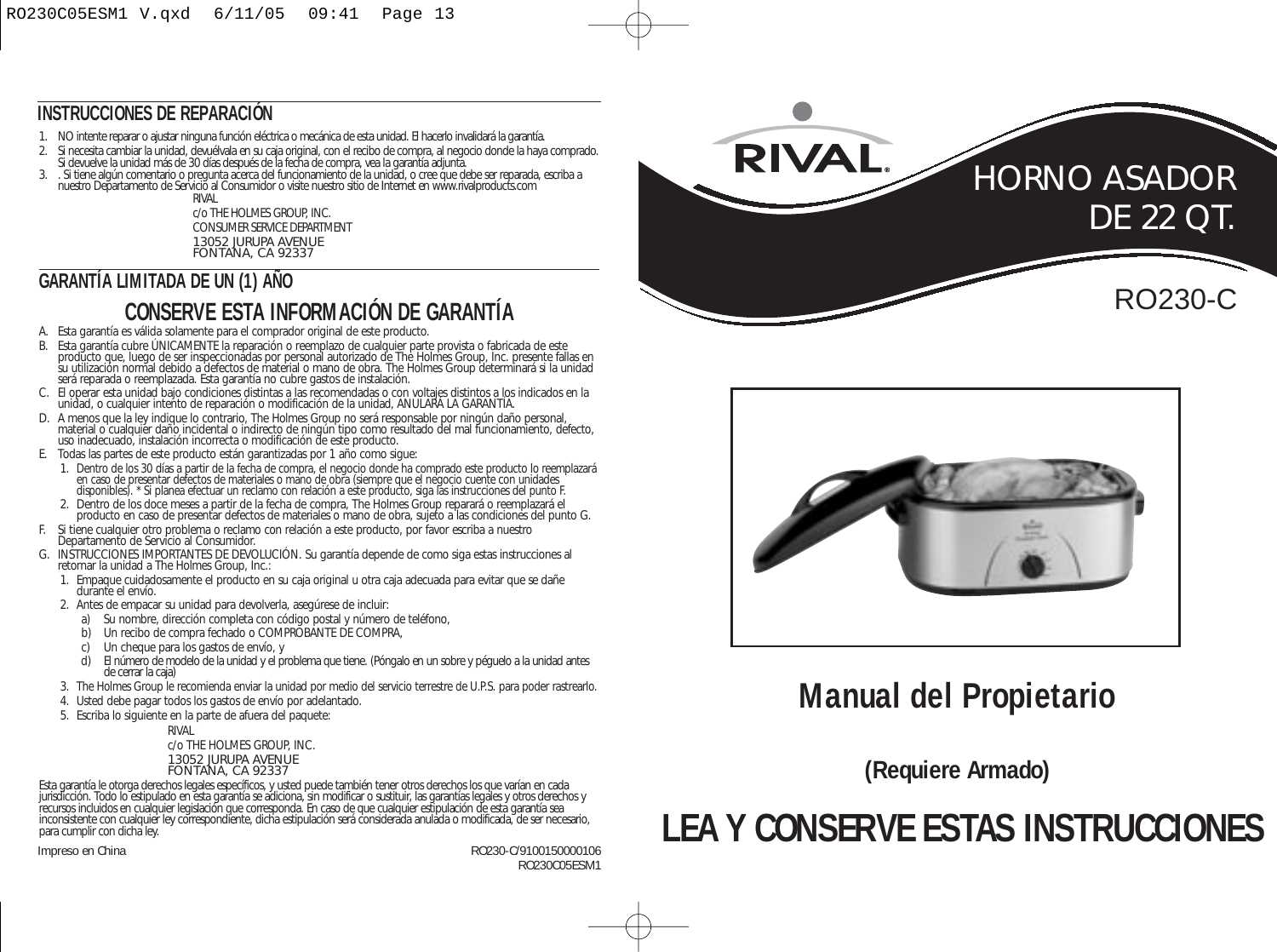# **MEDIDAS IMPORTANTES DE SEGURIDAD PARA EL HORNO ASADOR**

**Al usar aparatos eléctricos, siempre debe seguir precauciones básicas de seguridad, incluyendo las siguientes:** 

- 1. Lea completamente las instrucciones antes de utilizarlo.
- 2. No toque las superficies calientes. Utilice las asas o perillas.
- 3. Para evitar una descarga eléctrica, no sumerja la base del horno, el cable o el enchufe en agua o cualquier otro líquido.
- 4. Tenga mucho cuidado al utilizar cualquier aparato eléctrico cerca de niños.
- 5. Desenchúfelo del tomacorriente cuando no lo utilice y antes de limpiarlo. Deje que se enfríe antes de ponerle o quitarle partes, y antes de limpiarlo.
- 6. No utilice el horno si el cable o el enchufe están dañados o luego de una falla, o si ha sufrido cualquier tipo de daño. Llame al Departamento de Servicio al Cliente de Rival (ver garantía) para que sea examinado, reparado o ajustado.
- 7. El uso de accesorios no recomendados por Rival puede ocasionar daños.
- 8. No lo utilice en el exterior.
- 9. No permita que el cable cuelgue por el borde de la mesa o mesada, o que toque superficies calientes, incluyendo la estufa.
- 10. No lo coloque sobre o cerca de un quemador eléctrico o a gas, o dentro de un horno caliente.
- 11. Debe tener mucho cuidado al mover un artefacto que contenga aceite u otros líquidos calientes.
- 12. **CUIDADO:** El vapor que sale por debajo de la tapa o de las cacerolas de comida está caliente y puede causar quemaduras.
- 13. No utilice el artefacto para ningún otro uso distinto al indicado.
- 14. Utilice guantes protectores para remover la BANDEJA ASADORA del horno, o para remover una cacerola o comida de la BANDEJA ASADORA.
- 15. Para desconectarlo, gire el control de temperatura a la posición OFF, luego saque el enchufe del tomacorriente.
- 16. Algunas superficies de mesada como Corian® no están diseñadas para soportar el calor generado por ciertos artefactos durante mucho tiempo. Le recomendamos colocar una base para el calor o posafuentes debajo de su producto Rival® para evitar dañar la superficie.

# **CONSERVE ESTAS INSTRUCCIONES**

Este artefacto es para uso DOMÉSTICO ÚNICAMENTE. No posee partes reparables por el usuario en su interior. No intente reparar este producto. No sumerja la base en agua o ningún otro líquido.

Se suministra un cable de alimentación corto para reducir el riesgo de enredarse o tropezarse con un cable más largo. PUEDE USAR UN CABLE DE EXTENSIÓN CON CUIDADO; SIN EMBARGO, DEBE SER APTO PARA MANEJAR EL CONSUMO DEL HORNO ASADOR Y/O LA OLLA DE COCCIÓN LENTA COMO MÍNIMO. No debe permitir que el cable de extensión cuelgue de la mesada o mesa de tal forma que pueda ser jalado por niños o causar que alguien se tropiece.

## **ENCHUFE POLARIZADO**



Este artefacto tiene un enchufe polarizado (una de las patas es más ancha que la otra). Para reducir el riesgo de una descarga eléctrica, este enchufe entra de una sola forma en un tomacorriente polarizado. De no ser así, inviértalo, y si aún no entra, llame a un electricista calificado.

No intente modificar el enchufe de ninguna manera. Si el enchufe entra muy flojo en el tomacorriente o si el tomacorriente se calienta, no use ese tomacorriente.

## **CONOZCA SU HORNO ASADOR**

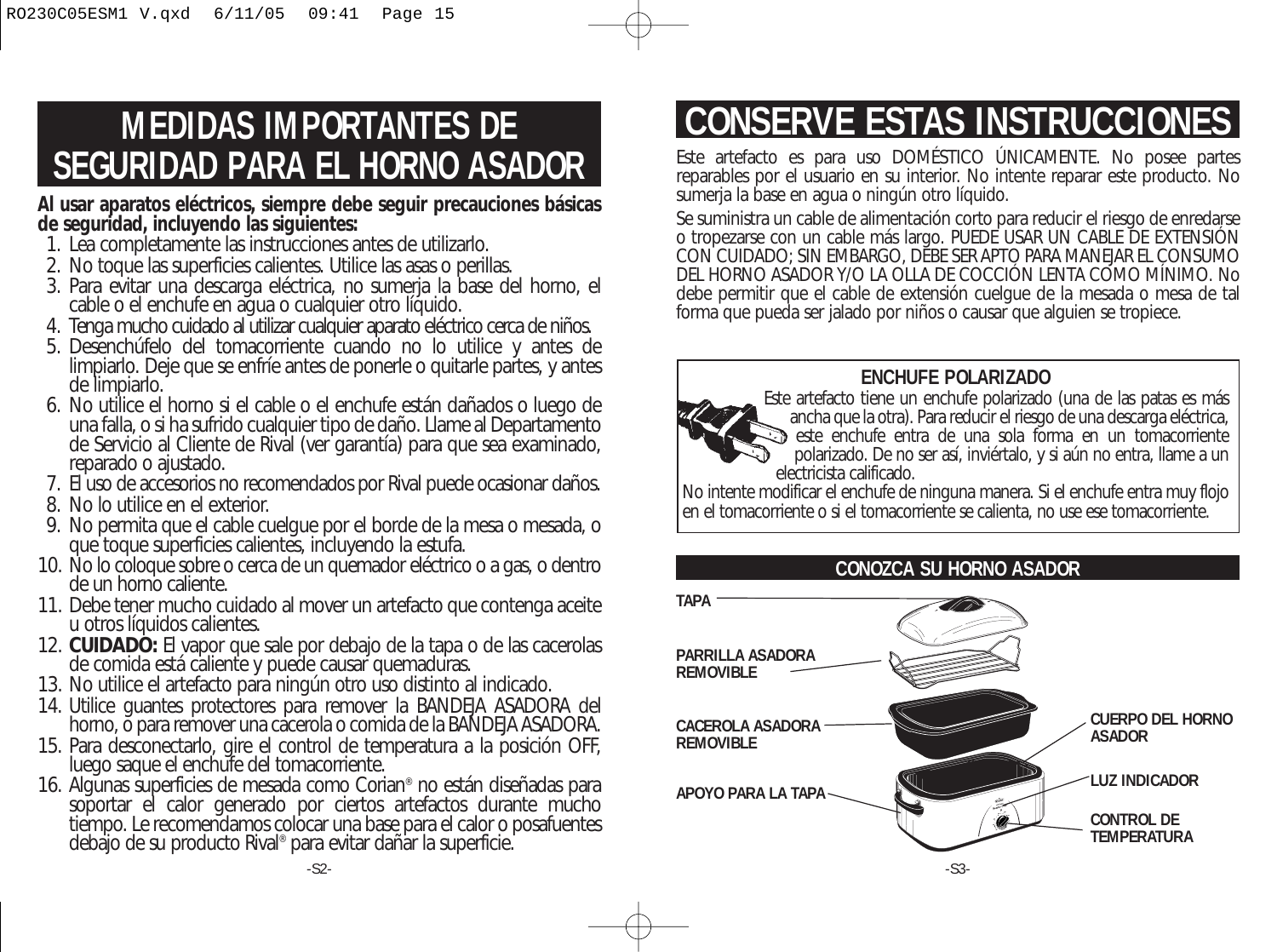#### **PREPARACIÓN DEL HORNO ASADOR**

- 1. Remueva todos los materiales de empaque.
- 2. Lave la BANDEJA ASADORA REMOVIBLE, la PARRILLA ASADORA y la TAPA en agua caliente jabonosa con una esponja o trapo para lavar. Enjuáguelos bien.
- 3. El exterior del CUERPO DEL HORNO se puede limpiar con un trapo suave y agua tibia jabonosa. Séquelo bien. No utilice limpiadores abrasivos. No sumerja el CUERPO DEL HORNO en agua.

**NOTA:** Debido al proceso de fabricación, puede notar algo de olor y humo durante su primer uso. Esto debe desaparecer luego de calentar el horno por primera vez.

## **PUNTOS IMPORTANTES**

- Siempre utilice la CACEROLA ASADORA REMOVIBLE en el horno al cocinar. **NOTA:** Nunca coloque comida o líquido directamente dentro del CUERPO DEL HORNO.
- Evite acercarse a las ranuras de vapor al quitar o levantar la TAPA.
- Al quitar la TAPA se desprende una cantidad considerable de calor; por lo tanto debe extenderse el tiempo de cocción. Evite quitar la TAPA muy seguido para verificar el progreso de la cocción o para revolver.
- Para utilizar el APOYO DE LA TAPA, sostenga la TAPA en posición vertical mediante el asa y coloque el borde de la TAPA debajo de las pestañas sobre cualquiera de las ASAS laterales.
- Se pueden cocinar comidas rápidas en el horno asador. Coloque el contenedor en la PARRILLA ASADORA. Siga las instrucciones del paquete.
- Las carnes asadas en su horno asador resultarán jugosas y tiernas. Para tostado adicional, recubra la carne con aceite o manteca antes de cocinarla.
- Para crear un asado más oscuro, pieles más secas en las aves, no agregue líquidos (excepto el recubrimiento de manteca o aceite) hasta que falten solo 30 minutos de cocción.

### **USANDO SU HORNO ASADOR**

- 1. Coloque la CACEROLA ASADORA REMOVIBLE dentro del HORNO ASADOR.
- 2. Asegúrese de que el CONTROL DE TEMPERATURA esté en la posición OFF, luego enchufe el cable en un tomacorriente de 120 voltios CA.
- 3. Encienda el horno girando el CONTROL DE TEMPERATURA hasta la temperatura deseada.
- 4. Precaliente el horno por unos 15 o 20 minutos. (La LUZ INDICADORA se apagará al alcanzar la temperatura deseada)
- 5. Coloque la PARRILLA ASADORA dentro de la CACEROLA ASADORA REMOVIBLE, coloque la comida en la PARRILLA y coloque la TAPA sobre el horno. **NOTA:** Algunas comidas o recetas no necesitan usar la PARRILLA ASADORA.
- 6. Cuando termine, gire el CONTROL DE TEMPERATURA hasta la posición OFF y desenchufe el horno del tomacorriente.
- 7. Quite la TAPA y usando guantes protectores, remueva la PARRILLA ASADORA con comida y sírvala.

#### **LIMPIANDO SU HORNO ASADOR**

**NOTA:** No sumerja el CUERPO DEL HORNO en agua u otro líquido.

- No ponga la CACEROLA ASADORA REMOVIBLE en el lavavajillas.
- 1. Gire el control de temperatura hasta la posición OFF.
- 2. Desenchufe el horno del tomacorriente y deje que se enfríe.
- 3. Permita que se enfríe completamente antes de limpiarlo.
- 4. Lave la BANDEJA ASADORA REMOVIBLE, la PARRILLA ASADORA y la TAPA en agua caliente jabonosa con una esponja o trapo para lavar. Enjuáguelos bien con agua caliente, luego séquelos con un repasador.
- 5. Repase el interior y exterior del CUERPO DEL HORNO con un trapo húmedo.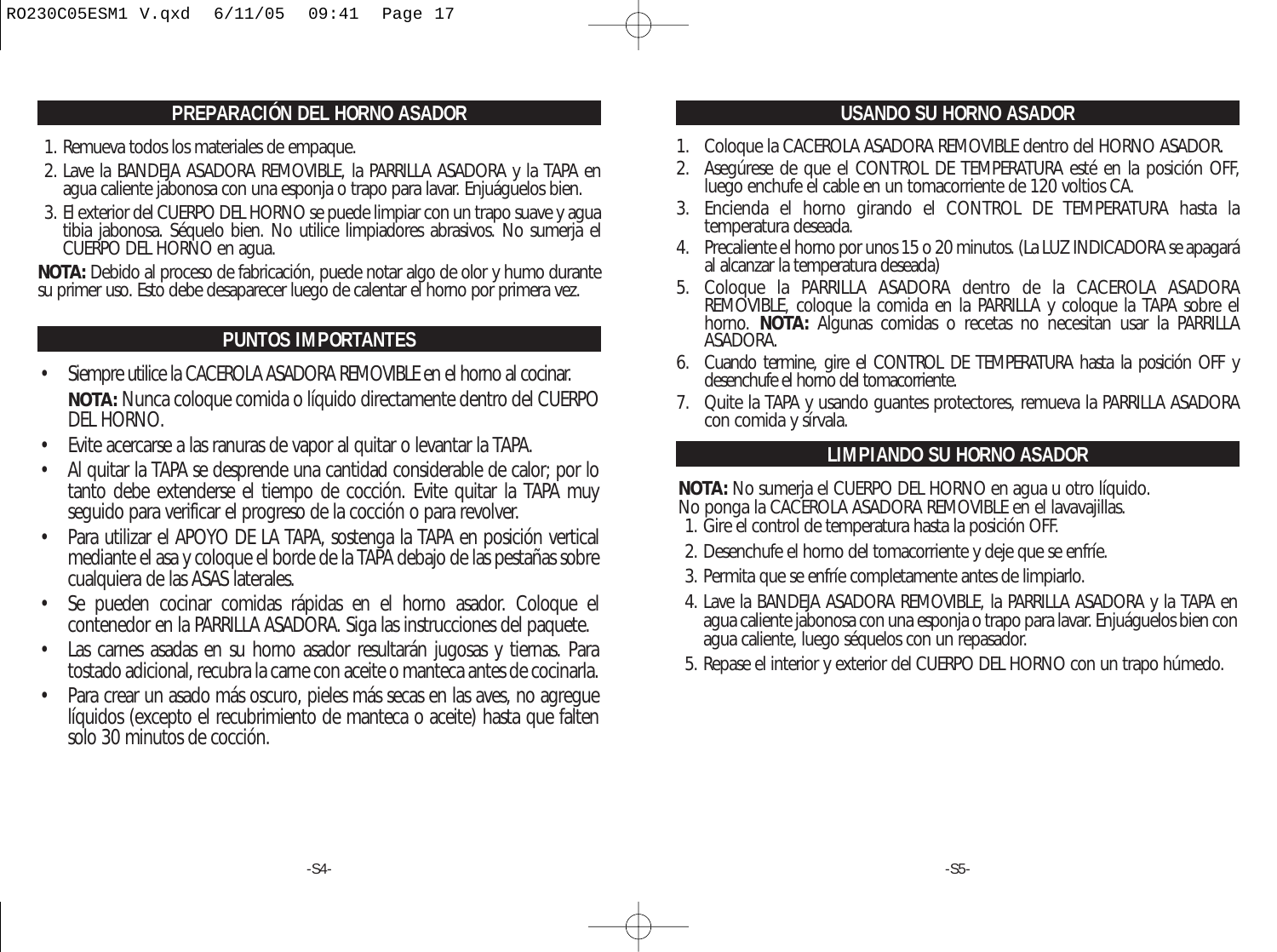## **GUÍA DE COCINA**

# **DETERMINACIÓN DE GRADOS DE COCCIÓN DE CARNES**

Le recomendamos utilizar un termómetro de carnes para determinar el grado de cocción al preparar carnes y aves. Inserte el termómetro en el centro de la parte más gruesa de la carne. Cocínela hasta alcanzar la temperatura de cocción deseada.

| <b>CARNE</b>                       | A LA INGLESA  | <b>TÉRMINO MEDIO</b> | <b>BIEN COCIDA</b>             |
|------------------------------------|---------------|----------------------|--------------------------------|
| <b>CARNE DE VACA</b>               | $140^\circ$ F | $160^\circ$ F        | $170^\circ$ F                  |
| <b>CERDO</b>                       | $\star$       | $160^\circ$ F        | $170^\circ$ F                  |
| <b>CORDERO</b>                     | $140^\circ$ F | $160^\circ$ F        | $170^\circ$ F                  |
| JAMÓN AHUMADO<br>Crudo<br>Cocido   | $\star$       |                      | $160^\circ$ F<br>$140^\circ$ F |
| <b>AVES</b><br>Pollo Asado<br>Pavo | $\star$       |                      | $180^\circ$ F<br>180°F         |

\*No se recomienda el cerdo, jamón o aves a la inglesa.

#### **CARNES Y AVES ASADAS**

Las carnes se cocinan más rápidamente en el Horno Asador que en un horno común. Al reducir la temperatura y aumentar el tiempo obtendrá una corteza más dorada y crocante. Los tiempos indicados a continuación son aproximados y deben utilizarse como guía solamente.

| <b>CARNE</b>         | PESO (LBS.)        | <b>TEMPERATURA</b>            | <b>MINUTOS/LIBRA</b> |
|----------------------|--------------------|-------------------------------|----------------------|
| <b>ASADO DE RES</b>  |                    |                               |                      |
| Costillar            | $4 - 6$            | 325°F                         | 17 a 21              |
| Punta de solomillo   | $3 - 5$            | $350^\circ$ F                 | 17 a 21              |
| Lomo                 | $3\frac{1}{2} - 4$ | $450^\circ$ F                 | 7 a 10               |
| Cazuela de bife      | $4 - 6$            | $300^\circ$ F                 | 26 a 34              |
| Corned Beef          | $31/2 - 4$         | 300°F                         | 15 a 17              |
| <b>CORDERO</b>       |                    |                               |                      |
| Pierna               | $5 - 8$            | 350°F                         | 20 a 22              |
| Lomo, deshuesado     | $3 - 4$            | 350°F                         | 20 a 22              |
| <b>CERDO</b>         |                    |                               |                      |
| Lomo                 | $3 - 5$            | $350^\circ$ F                 | 21 a 26              |
| Arrollado            | $4 - 6$            | $350^\circ$ F                 | 30 a 34              |
| Chuletas             | $4 - 5$            | 325°F                         | 15 a 17              |
| Costillas            | $8 - 10$           | 450° F tpara dorar y          |                      |
|                      |                    | luego bajar la temp. a 250° F | 15 a 17              |
| <b>JAMÓN AHUMADO</b> |                    |                               |                      |
| Con hueso, pierna    | $10 - 15$          | 325°F                         | 17 a 21              |
| Deshuesado           | $8 - 12$           | 325°F                         | 15 a 17              |
| Cocido               | $5 - 10$           | 325°F                         | 13 a 24              |
| <b>HÍGADO</b>        |                    |                               |                      |
| Lomo                 | $4 - 6$            | $325^\circ$ F                 | 26 a 30              |
| Hombro               | $3 - 5$            | 325°F                         | 26 a 30              |
| <b>AVES</b>          |                    |                               |                      |
| Pollo, entero        | $3\frac{1}{2} - 5$ | $350^\circ$ F                 | 13 a 15              |
| Pollo, entero        | $6 - 8$            | $350^\circ$ F                 | 15 a 17              |
| Pollo, trozos        | $6 - 8$            | 350°F                         | 7 a 9                |
| Pavo, marinado       | $10 - 14$          | $375^\circ$ F                 | 12 a 15              |
| Pavo, marinado       | $14 - 22$          | $375^\circ$ F                 | 13 a 15              |
| Pavo, fresco         | $10 - 14$          | 350°F                         | 15 a 17              |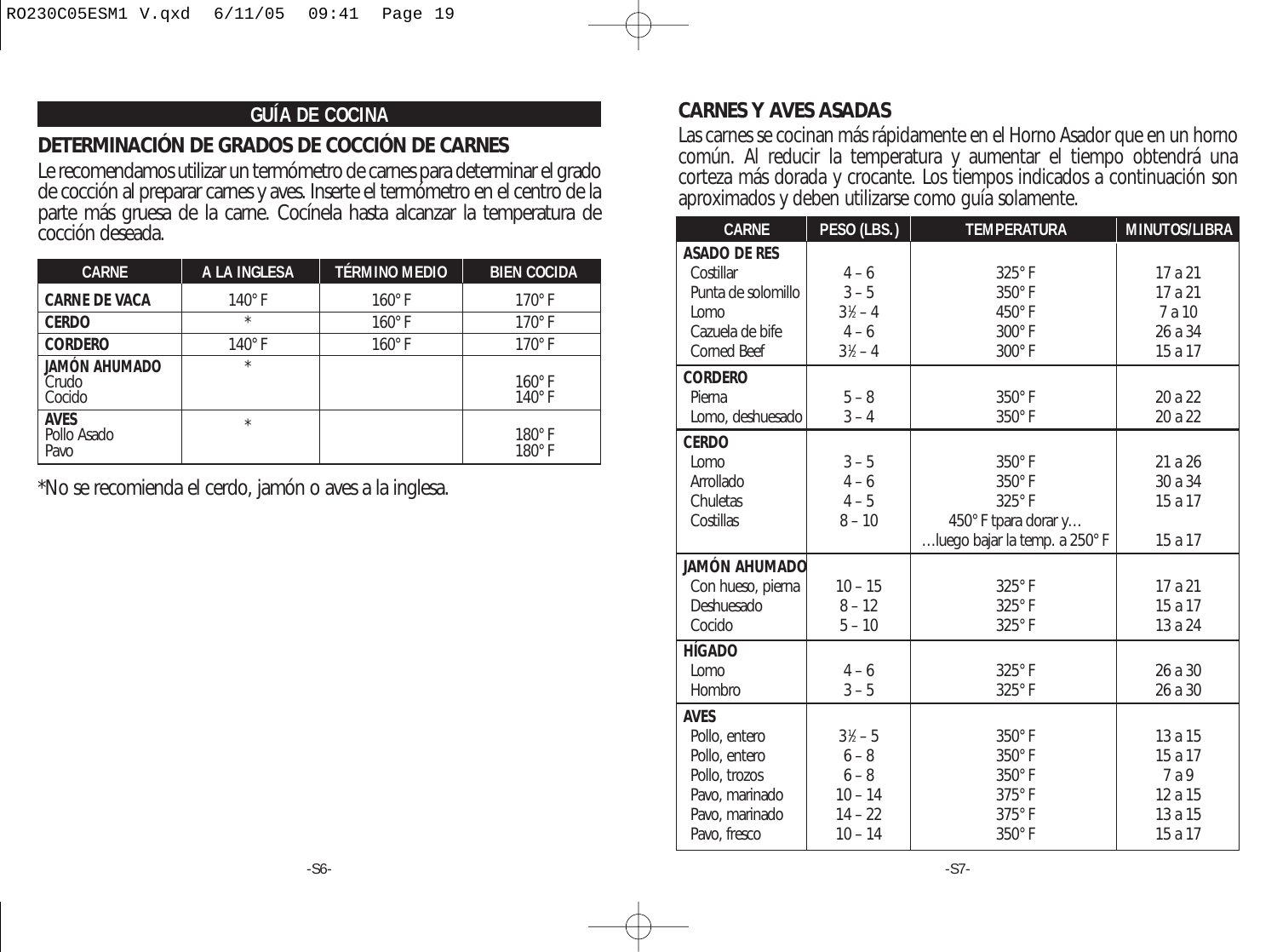## **HORNEADO\***

- Las ollas de horneado siempre deben colocarse sobre la PARRILLA ASADORA. No coloque las ollas en el fondo de la CACEROLA ASADORA REMOVIBLE.
- Se recomienda el uso de ollas de metal con este horno ya que proporcionan una mejor transferencia de calor y son mejores para dorar.

| <b>COMIDA</b>                 | <b>AJUSTE DE TEMP.</b> | TIEMPO DE COCCIÓN (MIN) |
|-------------------------------|------------------------|-------------------------|
| <b>MUFFINS (MOLLETES)</b>     | $425^\circ$ F          | 15 a 20                 |
| PAN                           | 375°F                  | 65 a 75                 |
| PAN DE LEVADURA               | $400^\circ$ F          | 40 a 45                 |
| ROLLOS DE LEVADURA            | 400°F                  | 18 a 20                 |
| <b>GALLETITAS</b>             | 350°F                  | 11a13                   |
| <b>BROWNIES</b>               | 350°F                  | 25 a 30                 |
| <b>MAGDALENAS</b>             | 350°F                  | 25 a 30                 |
| <b>PASTEL</b>                 | 350°F                  | 40 a 45                 |
| PANQUÉ                        | 350°F                  | 50 a 60                 |
| Pastel de Rosca               | 350°F                  | 50 a 60                 |
| PASTEL DE QUESO               | $325^\circ$ F          | 50 a 60                 |
| TORTA DE FRUTA                | $425^\circ$ F          | 45 a 50                 |
| <b>TORTA DE CREMA</b>         | 350°F                  | 50 a 60                 |
| <b>CUBIERTA DE REPOSTERÍA</b> | 425°F                  | 10 a 13                 |
| PIZZA (de 9 pulgadas)         | $425^\circ$ F          | 20 a 25                 |
| PAPAS AL HORNO                | 350° a 400° F          | 50 a 60                 |
| <b>BATATAS</b>                | 350° a 400° F          | 55 a 65                 |
| PAPAS GRATINADAS              | $350^\circ$ F          | 75 a 90                 |
| CALABAZA                      | 400°F                  | 45 a 60                 |
| <b>MANZANAS ASADAS</b>        | 350°F                  | 35 a 45                 |

\* Precaliente siempre el asador antes de cocinar.

# **RECETAS**

# **POLLO ASADO AL LIMÓN Y AJO**

3 dientes de ajo, picados <sup>1</sup> 1 cucharadita de sal

4 a 5-lb. de pollo 2 cucharadas de jugo de limón ⁄2 cucharadita de pimienta negra molida ⁄4 taza de manteca, blanda

Enjuague el pollo en agua fría. Mezcle todos los ingredientes y frótelos sobre la piel y entre la piel y la carne del pollo Coloque la parrilla en la cacerola. Coloque el pollo en la parrilla y tápelo. Cocínelo a 350ºF por 1fi horas o hasta que esté cocido.

## **PAPAS AL HORNO**

8 a 12 papas

Lave las papas y pínchelas con un tenedor. Coloque la parrilla en la olla. Apile las papas sobre la parrilla asadora, asegurándose de que no toquen los lados de la cacerola. Tápelas y cocínelas a 400º F durante 1 - 1fi horas.

# **GUISO DE CARNE COMUNITARIO**

- 8 -lbs. carne para guiso 15 papas, peladas y cortadas en cubitos<br>15 papas de pan molido 15 papas de alta da cucharadas de albahaca 2 tazas de pan molido<br>2 cucharaditas de sal 1/2 cucharadita de pimienta 4 libras de zanahorias bebé 7 tallos de apio
- 2 tazas de tapioca de cocción rápida % cucharadita de pimienta<br>4 cebollas grandes cortadas en trozitos 6 latas (10fi oz c/u) de sopa de tomates concentrada 15 latas (10fi oz c/u) de sopa de tomates concentrada<br>8 tazas de caldo de carne

Mezcle la carne con los trozos de pan molido, sal y pimienta. Coloque la carne en la cacerola y agregue los demás ingredientes; mezcle bien. Tápela y cocínela a 250° F durante 4 o 5 horas o hasta que la carne y las verduras estén tiernas.

# **CHILI PARA UNA MULTITUD**

| 3 latas (10 fi oz c/u) de sopa de tomates y ají |
|-------------------------------------------------|
|                                                 |

Precaliente el asador a 350ºF. Combine los primeros 8 ingredientes en el asador. Tápelos y cocínelos durante 2 fi horas. Agregue el resto de los ingredientes. Tápelos y cocínelos otros 30 minutos o 1 hora.